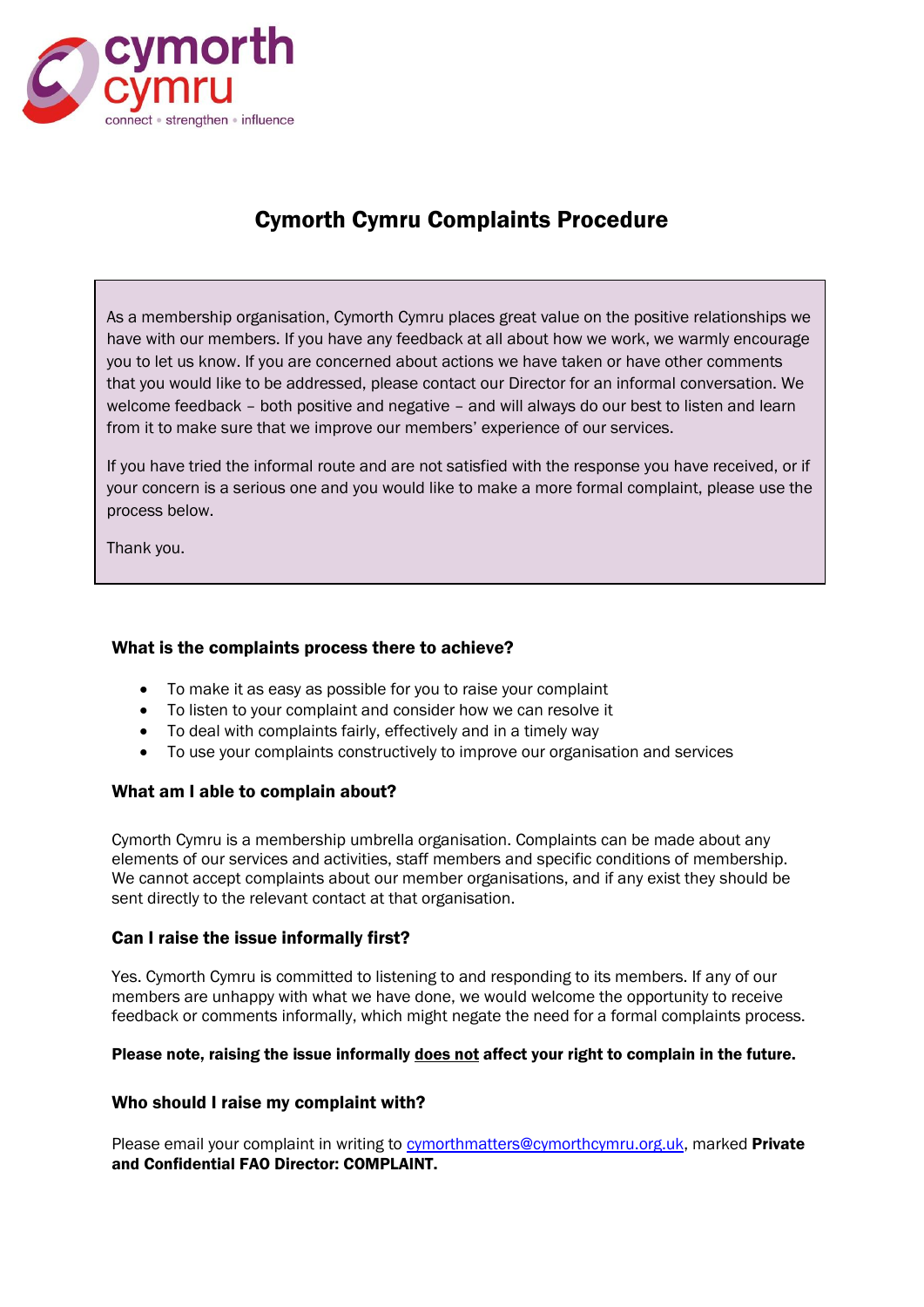Alternatively, please send it directly to us at:

COMPLAINTS Cymorth Cymru Norbury House Norbury Road Fairwater **Cardiff** CF5 3AS

This letter should include:

- The nature of your complaint.
- The name of the individual or event if applicable.
- As much information as you can give that would enable our investigation to proceed smoothly (including dates, times, location, etc).

#### We will aim to reply to your initial contact within five working days.

Please note that whilst we welcome feedback of all kinds on Twitter, through blogs and other digital media, we will always recommend complaints are sent to us officially, so that they can be individually investigated and addressed.

## What happens from there?

- We aim to assess your complaint and get an initial response to you within fourteen working days.
- We will take seriously all complaints received and will always seek to find a solution.
- If we cannot resolve the complaint informally with you, we will seek to investigate.
- The Director will have overall responsibility for the investigation and will delegate this as necessary. S/he will consider the nature of the complaint, and will identify appropriate staff members or Board Members to conduct the investigation (or will conduct the investigation themselves if more appropriate), as well as overseeing the process and timeliness of the investigation.
- Where relevant, the Chair of the Board or another Board member can fulfil this organising and oversight role.
- The investigation (see above) will generally be conducted by staff members and / or Board members of Cymorth Cymru, as appointed by the Director. You might be contacted to help with this process, as will the person against whom the complaint was made, or relevant manager if the complaint concerns a service.
- If your complaint relates to the Director, please address your correspondence to the Chair of the Board of Cymorth Cymru. If you do not feel comfortable addressing your complaint to the Chair, contacting any other Board Member is also acceptable.
- If relating to the Chair or a Board Member, the Director remains the appropriate first point of contact.
- This investigation should last no longer than fourteen working days. If it is not possible to conclude within fourteen working days, we will be in touch with you to explain why.
- Once we have completed our investigation and drawn our conclusions, we will contact you in writing to share any outcomes and further actions.
- We are firmly committed to learning from any complaint. With any complaint we will assess what can be improved as a result, so that similar issues do not arise again in the future.
- Complaints and outcomes will always be circulated to our full Board to ensure effective oversight.